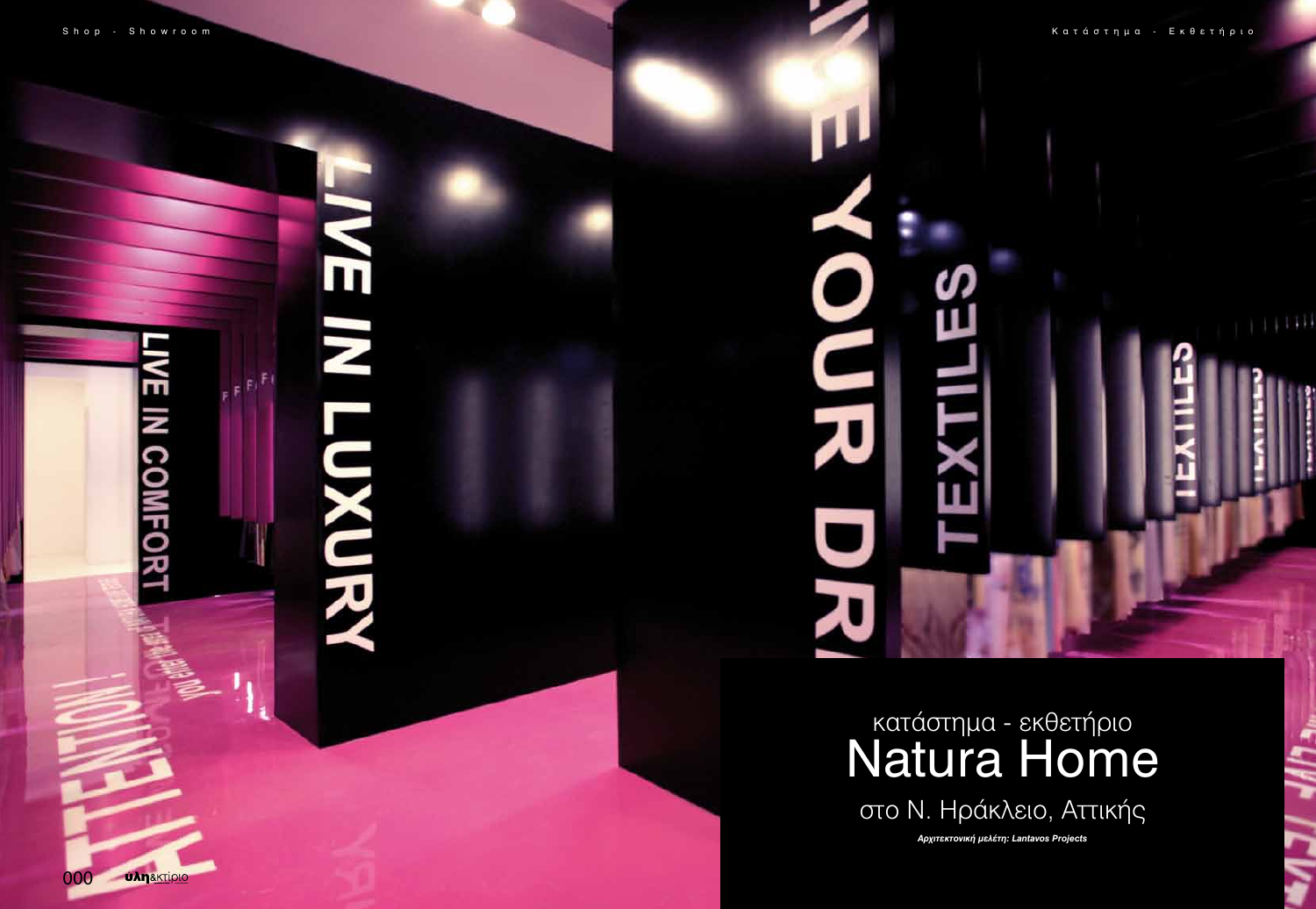



To Showroom της εταιρείας Natura Home δημιουργήθηκε με σκοπό να φιλοξενήσει δείγματα υφασμάτων για κουρτίνες και επίπλα, τμήμα έκθεσης 5 ορθοπαιδικών στρωμάτων, χώρο δειγματισμού, εργαστήριο επιδιορθώσεων, πάγκο υποδοχής, και χώρους προσωπικής υγιεινής προσωπικού και πελατών. Η γενική κάτοψη βασίστηκε σε μια λογική κυκλικής κυκλοφορίας και άμεσης πρόσβασης σε κάθε τμήμα ανα πάσα στιγμή. Το σκεπτικό αυτό οδήγησε στον σχεδιασμό δύο κάθετων μεταξύ τους στοών που λειτουργούν ως επιφάνεια έκθεσης υφασμάτων κατά τον ίδιο τρόπο στην εσωτερική και εξωτερική τους πλευρά. Πρακτικά, ο τρόπος που έχουν σχεδιαστεί οι στοές, από επαναλαμβανόμενα κάθετα πάνελα, εξυπηρετούν στον διαχωρισμό την κατηγοριοποίηση και στην κωδικοποίηση των δειγμάτων. Κάθε πλευρά ενός πάνελ έχει διαφορετικό χρώμα, που αλλάζει από μώβ σε μαύρο και το αντίθετο, αναλόγως με την κατεύθυνση που κινείται κανείς μέσα στις στοές. Στον χώρο τοποθετήθηκε τοπικός και διάχειτος φωτισμός

### Ταυτότητα έργου

Τοποθεσία έργου: Οδός Εμμανουήλ Παπαδάκη 14, Ν. Ηράκλειο Στάδιο έργου: Ολοκληρώθηκε, 8/2010 Αρχιτεκτονική Μελέτη: Lantavos Projects, Μαρία Λάνταβου

Συνολική επιφάνεια: 270.00m2 Ημ. μελέτης: 12/2009 - 2/2010 Κατασκευή: Iδιωτική Φωτογράφιση: Vice Versa Κείμενο: Lantavos Projects

τριών διαφορετικών τύπων, ενώ στην περιοχή του δειγματισμού, σχεδιάστηκε και κατασκευάστηκε ένα φωτιστικό οροφής από 400 παραλληλόγραμμα τεμάχια λευκού υφάσματος τοποθετημένα πάνω σε μεταλλικό πλαίσιο που σημειολογικά σχετίζεται με το βασικό προϊόν, τα υφάσματα. Το τμήμα που αφορά στα ορθοπεδικά στρώματα φαινομενικά αποτελεί ένα ξεχωριστό κομμάτι του showroom και οριοθετείται από μια κατασκευή σε σχήμα 'Π' που τα πλαισιώνει, στο οποίο χρησιμοποιούνται μπέζ και πράσινες αποχρώσεις παραπέμποντας στη παλέτα της φύσης. Τα έντονα χρώματα και οι εναλλαγές στις κάθετες και οριζόντιες επιφάνειες, οι λέξεις και φράσεις που χρησιμοποιήθηκαν έχουν ως στόχο τον οπτικό διαχωρισμό των τμημάτων λειτουργίας του showroom και την δημιουργία μιας εμπορικής ταυτότητας, η οποία προκαλεί τον πελάτη να περιηγηθεί στο χώρο.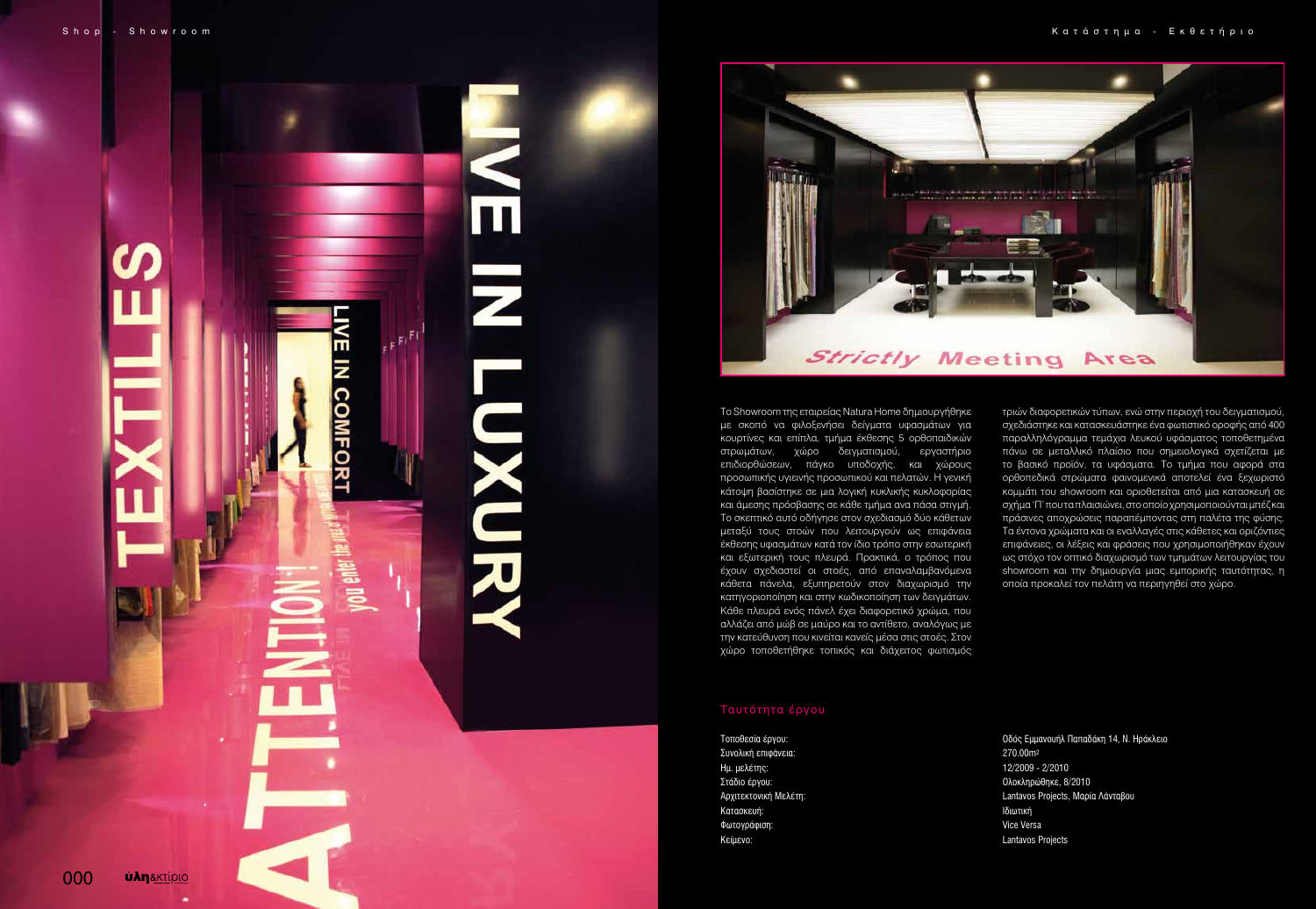# LEVEL<sub>1</sub>

# at Neo Iraklio, Athens

# showroom Natura Home

*Architectural design: Lantavos Project*



Project details

Site location: 14 Emmanouil Papadaki str., Neo Iraklio, Athens Project status: Completion, 8/2010 Design: Lantavos Project, Maria Lantavos

Gross floor area: 270.00m2 Design date: 12/2009 - 2/2010 Construction: Private According to the Construction: Private According to the Private According to the Private Photography: Vice Versa and the Contract of the Contract of the Contract of the Versa and the Versa and the Versa and the Versa and the Versa and the Versa and the Versa and the Versa and the Versa and the Versa and the Ve Text: Lantavos Project

Natura Home showroom was created to accommodate textile samples for furniture and curtains, exhibition space for 5 orthopedic bed mattresses, a meeting area, a repairs workshop, reception desk, and hygiene area for staff and clients. The general layout of the showroom was based on a sense of circular movement in order the staff and clients to have direct access in each segment at any time. This reasoning led to the design of two arcades that are developed along two sides of the space, forming a right angle, while operating in the same manner as the inner and outer side surface are used for the exhibition of fabrics samples. The arcades are composed of vertical repeated panels that they do not touch on the floor giving a visual impression of floatation and that of a less enclosed space while function as separators of fabrics in categories. Each panel side has a different color that switches from magenta to black and the opposite, depending on the direction which someone is moving in the space, creating an illusion. For the illumination of the

space, local and diffuse, three different types of economy lamps have been used for energy savings and better performance of the fabric samples. In addition, a custom made large size ceiling lighting consisting of 400 rectangular pieces of white fabric has strategically placed above the meeting area in the center of the showroom and is semantic associated with the commodity fabrics. The section of bed mattresses appears as a separate piece of the showroom and is defined by the Greek alphabet letter 'Π' shape-form, surrounding the beds. The tones of green and brown in that section, used to emphasize a direct connection with nature, as all mattresses are made of natural materials. The vivid colors, the magenta and white resin floor, the use of mottos and words on stickers to label different sections, and the manipulation of lighting, created a brand image and entice customers to browse the space.